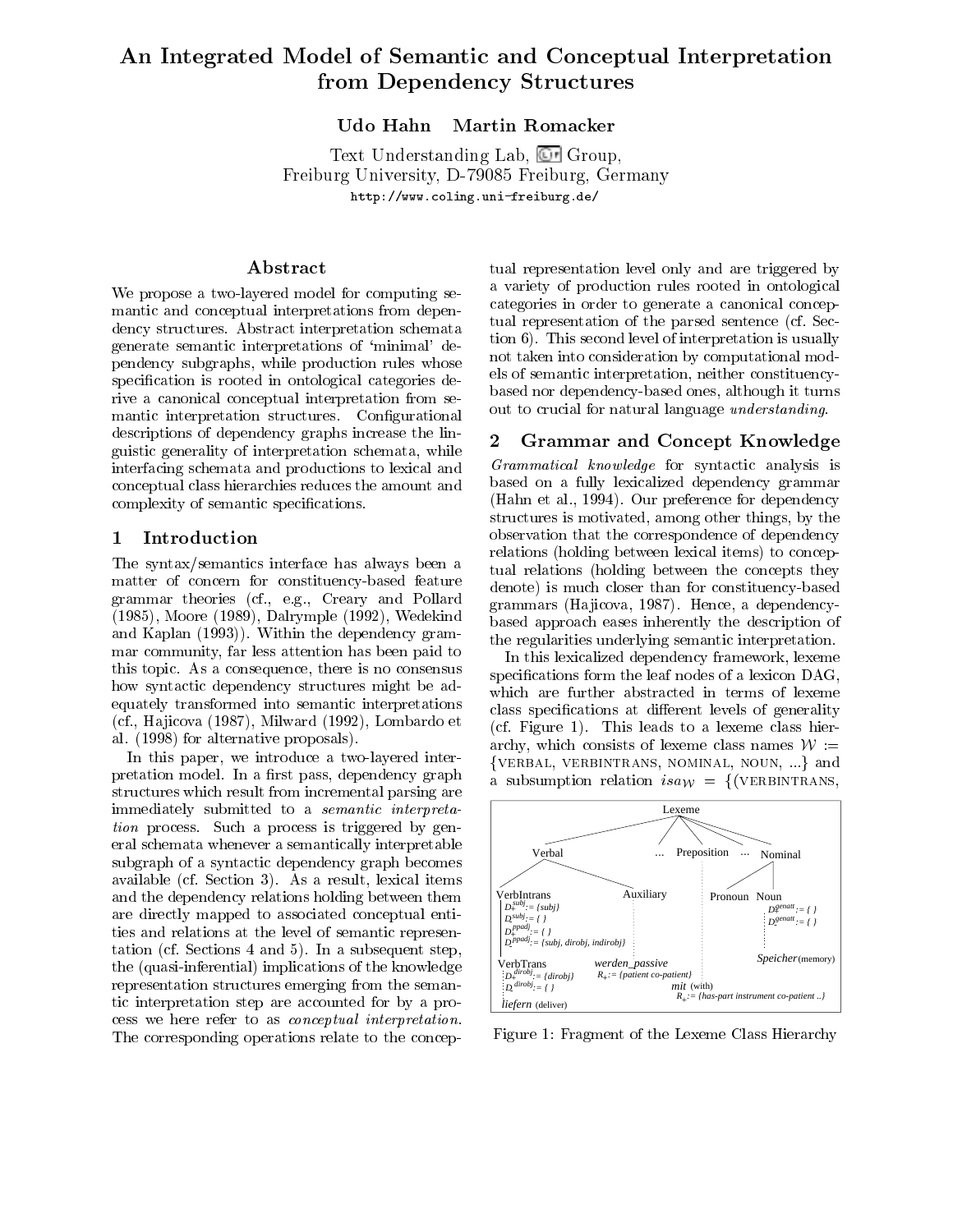

Figure 2: A Sample Dependency Graph

VERBAL), (NOUN, NOMINAL),  $\cdots$ }  $\subset$  FV  $\times$  FV. Inneritance of grammar knowledge is based on the idea that constraints are attached to the most general point pattern pattern in the most general lexeme classes to which they apply, leaving room for<br>means and mean ensife (pessibly, such idicationalis) more and more specific (possibly, even idiosyncratic) specifications when one descends this hierarchy.

A dependency grammar captures binary constraints between a syntactic head (e.g., a noun) and one of its possible modiers (e.g., a determiner or an adjective). In order to establish a dependency relation  $\delta \in \mathcal{D} := \{specificr, subject, dividect, ...\}$ between a head and a modifier, lexeme-class-specific constraints on word order, compatibility of morphosyntactic features and semantic integrity must be fulfilled. Figure 2 depicts a dependency graph in which word nodes are given in bold face and dependency relations are indicated by labeled edges.

Conceptual knowledge of the underlying domain is expressed in terms of a KL-ONE-like knowledge representation language (Woods and Schmolze, 1992). The domain ontology consists of a set of concept names  $\mathcal{F}$  := {COMPANY, HARD-DISK, ...} and a subsumption relation  $isa_F = \{(\text{HARD-DISK}, \text{STORAGE} - \}$ DEVICE), (TRANSTEC, COMPANY),  $\cdots$ }  $\subset \mathcal{F} \times$  $\mathcal{F}$ . The set of relation names  $\mathcal{R}$  : = {HAS-PART, DELIVER-AGENT, ...} denotes conceptual relations which are also organized in a subsumption hierarchy  $isa_{\mathcal{R}} = \{$ (HAS-HARD-DISK, HAS-PHYSICAL-PART),  $(HAS-PHYSICAL-PART, HAS-PART), ...$ <sup>1</sup> Examples of emerging concept and relation hierarchies are depicted in Figure 3 (right box).

In our approach, the representation languages for semantics and domain knowledge coincide (for arguments supporting this view, cf. Allen (1993)). Linking lexical items and conceptual entities proceeds as follows: Upon entering the parsing process, each lexical item <sup>w</sup> that has a conceptual correlate <sup>C</sup> in as follows: Upon entering the parsing process, each<br>lexical item w that has a conceptual correlate C in<br>the domain knowledge base,  $w.C \in \mathcal{F}$  (mostly verbs, nouns and adjectives), gets immediately instantiated in the knowledge base, such that for any instance  $I_w$ , initially,  $type(1_w) = w.C$  holds (e.g.,  $w = \{resi$ platte",  $I_w =$  HARD-DISK.2,  $w.C = type$ (HARD- $DISK.2) = HARD-DISK$ . If several conceptual correlates exist, either due to homonymy or polysemy,



Figure 3: Relating Grammatical (left box) and Conceptual Knowledge (right box)

each lexical ambiguity is processed independently within separate context partitions of the knowledge base (Romacker and Hahn, 2000a).

#### 3 Interpretable Subgraphs

In the parse tree from Figure 2, we can distinguish lexical nodes that have a conceptual correlate (e.g., "Festplatte" relating to HARD-DISK, "geliefert" relating to DELIVERY) from others that do not have such a correlate (e.g., " $mit$ " (with), "von" (by)). Semantic interpretation capitalizes on this distinction in order to find adequate conceptual relations between the corresponding concept instances:

 tual correlates are linked by a single dependency re-Direct Linkage. If two word nodes with conceplation, a direct linkage is given. Such a subgraph can immediately be interpreted in terms of a conceptual relation licensed by the corresponding dependency relation. This is illustrated in Figure 2 by the direct linkage between " $Festplate$ " (hard disk) and "Computers" via the gen[itive]att[ribute] relation, which gets mapped to the HARD-DISK-OF role linking the corresponding conceptual correlates, viz. Hard-Disk.2 and Computer-System.4, respectively (see Figure 4). This interpretation uses only knowledge about the conceptual correlates and the linking dependency relation.

Indirect Linkage. If two word nodes with conceptual correlates are linked via a series of depen-



Figure 4: Semantic Interpretation of the Dependency Graph from Figure 2

<sup>&</sup>lt;sup>1</sup>All subsumption relations,  $isa_{\mathcal{W}}, ssa_{\mathcal{F}},$  and  $isa_{\mathcal{R}},$  are considered to be transitive and reflexive.

<sup>2</sup>For instance, anaphora might necessitate changes of this initial reference assignment, cf. Strube and Hahn (1999).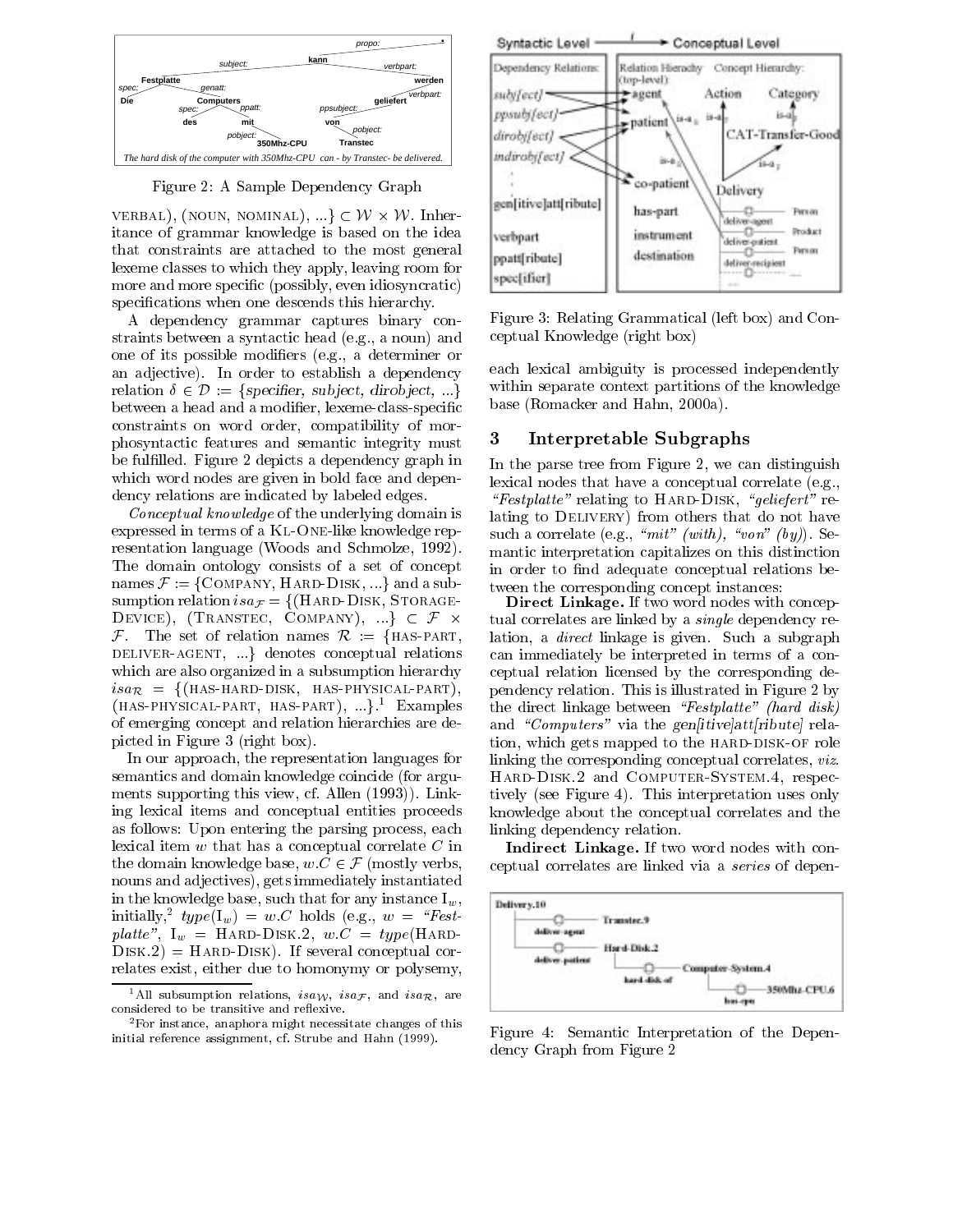dency relations and none of the intervening nodes have a conceptual correlate, an indirect linkage is given. For such a \minimal" subgraph, semantic interpretation is made dependent on lexical information from the intervening nodes, as well as knowledge about the conceptual correlates and dependency relations. Figure 2 illustrates such a configuration by the linkage between "Computers" and "350Mhz- $CPU^"$  via the intervening node "mit" (with) and the  $ppat(\textit{ribute})$  and  $pobject$  relations, the result of which is a conceptual linkage between COMPUTER-System.4 and 350Mhz-Cpu.6 via the relation hascpu in Figure 4.

In order to increase the generality and to preserve the simplicity of semantic interpretation we introduce a generalization of the notion of dependency relation such that it incorporates direct as well as indirect linkage: Two content words (nouns, adjectives, adverbs or full verbs) stand in a mediated syntactic relation, if one can pass from one word to transitive verbs, VERBINTRANS  $\in \mathcal{W}$ , defines for its the other along the connecting edges of the dependency graph without traversing word nodes other than prepositions, modal or auxiliary verbs (i.e., elements of closed word classes). In Figure 2, e.g., the tuples ("Festplatte", "Computers") or ("Computers", " $350Mhz-CPU"$ ) stand in mediated syntactic relations, whereas, e.g., the tuple  $( \H{r}Festplate" ,$ " $Transfer"$ ) does not, since the connecting path contains "geliefert" (delivered), a content word.

This leads to the following definition: Let  $w$  and  $w$  be two content words in a sentence  $S$ . In addition, let  $w_2,\ldots,w_{n-1} \in S \ (n \geq 2)$  be prepositions, auxiliary or modal verbs, and  $w_1 := w$  and  $w_n :=$  $w$ . I hen we say that  $w$  and  $w$  stand in a meatated  $\rightarrow$ syntactic relation, iff there exists an index  $l \in \{1,$  $\ldots$ , n $\gamma$  so that the following two conditions hold: mutric relation, in there exists an index  $i \in \{1, \ldots, n\}$  so that the following two conditions hold:<br>1.  $w_i$  is modifier of  $w_{i+1}$  for  $i \in \{1, \ldots, l-1\}$ ;

- 1.  $w_i$  is modifier of  $w_{i+1}$  for  $i \in \{1, ..., l-1\}$ ;<br>2.  $w_i$  is head of  $w_{i+1}$  for  $i \in \{l, ..., n-1\}$ .
- 

We call a subgraph identified by such a series  $w_1$ ,  $: \cdot : \cdot : \cdot$  whose sense is a semi-degree subgraph of the substitution of  $\alpha$ dependency graph of  $S$ . The definition of a mediated syntactic relation encompasses the notion of a direct linkage  $(n := 2$ , so that an empty set of intervening nodes emerges). The special cases  $l := 1$ and  $l := n$  yield an ascending and descending series of head-modier relations, respectively.

#### 4 Semantic Interpretation Model

The model of semantic interpretation we propose comprises two constraint layers. First, static constraints for semantic interpretation derived from directly mapping dependency relations to conceptual roles, and, second, a search of the knowledge base which *dynamically* takes these static constraints into account. The translation from the syntactic to the semantic level is achieved in a strictly compositional

way by incrementally combining the conceptual representations of semantically interpretable subgraphs until the entire dependency graph is processed.

Static Constraints. Interpretation procedures operating on semantically interpretable subgraphs may inherit restrictions from the type of dependency relations or from the lexical material they incorporate. Constraint knowledge from the grammar level comes in two varieties, viz. via a positive list,  $D_+$   $\cdots$ , and a negative list,  $D_ \cdots$  , or dependency relations, from which admitted as well as excluded conceptual relations,  $R_+$  and  $R_-$ , respectively, are derived by a simple static symbol mapping.

Knowledge about  $D_+^{\text{even}}$  and  $D_-^{\text{even}}$  is part of the valency specications. It is encoded at the level of lexeme classes  $\nu$ , such that  $\ell \ell x \nu a \in \ell \nu \times \nu$ . By way of property inheritance this knowledge is passed For instance (cf. Figure 1), the lexeme class of inon to all subsumed lexical classes and instances.<br>For instance (cf. Figure 1), the lexeme class of in-<br>transitive verbs, VERBINTRANS  $\in \mathcal{W}$ , defines for its subject valency  $D_+^{\text{vacuum}}$ , subjectively  $:= \{subject\}$ and  $D_{\perp}$ <sup>ber</sup> similaris; subjectifier  $\equiv \emptyset$ , whereas for prepositional adjuncts we require  $D_+^{\text{non-conv}}$ ,  $p_P^{\text{non-conv}}$  :=  $\emptyset$ and  $D_{\perp}$ <sup>corresses and</sup>,  $P_{\ell}$  is  $\equiv$  {subject, dirobject, in $divobject\}.$  All these constraints are inherited by the lexeme class VERBTRANS. We then distinguish three basic cases how corresponding constraints may affect semantic interpretation processes:

- 1. Knowledge available from syntax *determines* the semantic interpretation, if  $D_+^{\text{even}} \neq \emptyset$  and  $D_1^{\text{recon}} = \psi$  (e.g., the subject of a verb).
- 2. Knowledge available from syntax *restricts* the semantic interpretation, if  $D_+^{even} = \psi$  and  $D$  lexval  $\neq$   $\psi$  (e.g., for prepositional adjuncts).
- 3. If  $D_+^{(1)}$  =  $\psi$  and  $D_-^{(2)}$  =  $\psi$ , no sympactic constraints apply and semantic interpretation proceeds entirely concept-driven, i.e., it relies on domain knowledge only (e.g., for genitives).3

In order to transfer syntactic constraints to the conceptual level, we define  $i: D \rightarrow 2$ , a mapping from dependency relations onto sets of conceptual relations. Some of these mappings are already depicted in Figure 3 (e.g.,  $i(subject) := \{AGENT, PA$ relations. Some of these mappings are already de-<br>picted in Figure 3 (e.g.,  $i$ (subject) := {AGENT, PA-<br>TIENT}). For dependency relations  $\delta \in \mathcal{D}$  that cannot be linked a priori to a conceptual relation (e.g., gen[itive]att[ribute]), we require  $i(\delta) := \emptyset$ .

The conceptual restrictions,  $R_+$  and  $R_-$ , must be computed from  $D_+$  and  $D_-$  is sepectively, by applying the interpretation function  $i$  to each element of the corresponding sets. This leads us to  $R_+ := \{y \mid x \in D_+$   $\longrightarrow$   $y \in i(x)$  and  $R_- :=$  $\{y \mid x \in D$   $\longrightarrow$   $\wedge$   $y \in i(x)\}.$ 

 $\,$  we have currently no empirical evidence for the fourth  $\,$ possible case, where  $D_+^{\text{reco}} \neq \emptyset$  and  $D_-^{\text{reco}} \neq \emptyset$ .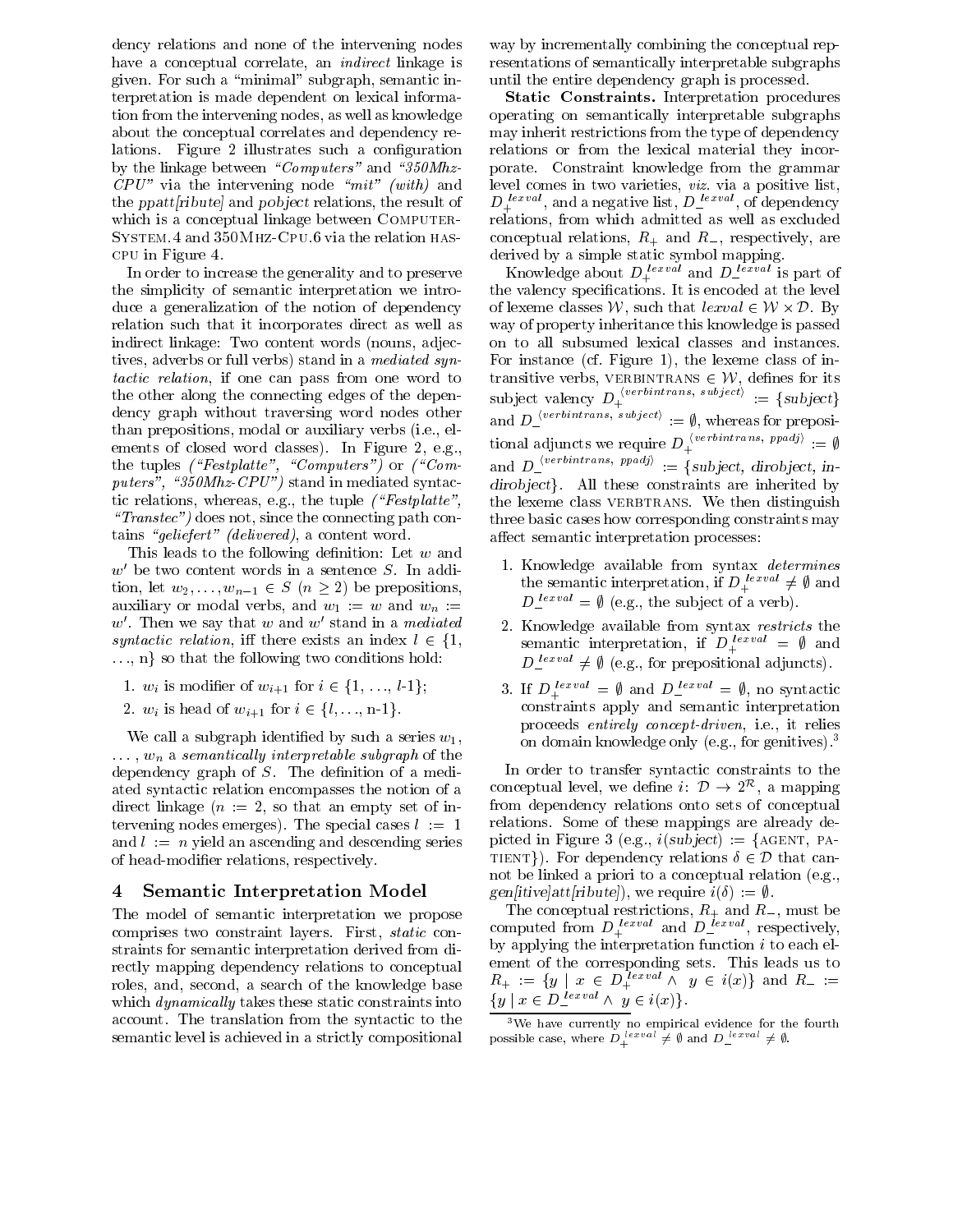Dynamic Constraint Processing. Semantic interpretation implies a search in the knowledge base which takes the constraints into account that derive from a particular dependency parse tree. Two sorts of knowledge then have to be combined  $-\text{first}$ , a pair of concepts for which a connecting relation path has to be determined; second, conceptual constraints on permitted and excluded conceptual relations when connected relations are being computed. The first constraint type incorporates the content words linked by the semantically interpretable subgraph, the latter accounts for the particular dependency relation(s) holding between them. Schema (1) describes the most general mapping from the conceptual correlates,  $h.C_{from}$  and  $m.C_{to}$ , in F of the 5 two syntactically linked lexical items,  $h$  and  $m$ , respectively, to connected relation paths  $R_{con}$ .

$$
si: \left\{ \begin{array}{ccc} \mathcal{F} & \times & 2^{\mathcal{R}} \times & 2^{\mathcal{R}} \times & \mathcal{F} & \rightarrow & 2^{R_{con}} \\ (C_{from}, & R_{+}, & R_{-}, & C_{to}) & \mapsto & R_{con} \end{array} \right. \tag{1}
$$

A connected relation path  $rel_{con} \in R_{con}$  is defined<br>  $rel_{con}((r_1,...,r_n)) :\Leftrightarrow \forall i \in \{1,...,n-1\}$ : also by:

$$
rel_{con}((r_1, ..., r_n)) : \Leftrightarrow \forall i \in \{1, ..., n-1\} :
$$
  
is a  $\mathcal{F}(type(range(r_i)), type(domain(r_{i+1})))$ 

A relation path is called connected, if for all its <sup>n</sup> constituent, noncomposite relations  $r_i$  the concept type of the domain of the relation  $r_{i+1}$  subsumes the concept type of the range of the relation  $r_i$ .

To compute a semantic interpretation, si triggers a search through the knowledge base and identifies all connected relation paths from  $C_{from}$  to  $C_{to}$ . Due to potential conceptual ambiguities in interpreting syntactic relations, more than one such path may exist (hence, we map to the power set of  $R_{con}$ ). In order to constrain connectivity, si takes into conexist (hence, we map to the power set of  $R_{con}$ ). In ia order to constrain connectivity, si takes into consideration all conceptual relations  $R_+ \subset \mathcal{R}$  a priori H permitted for semantic interpretation, as well as all sideration all conceptual relations  $R_+ \subset \mathcal{R}$  a priori<br>permitted for semantic interpretation, as well as all<br>relations  $R_- \subset \mathcal{R}$  a priori excluded. Both of them reflect the constraints set up by particular dependency relations or non-content words figuring as lexical relators of content words. Thus,  $rel \in R_{con}$  holds, if relation relationships a contracted path from  $\sim$  roman  $\sim$   $\sim$   $\omega$ ,  $\sim$ obeying the restrictions imposed by  $R_+$  and  $R_-$ .<br>If the function si returns the empty set (i.e., no

valid interpretation can be computed), no dependency relation will be established. Otherwise, for all resulting relation paths  $REL_i \in R_{con}$  an assertional axiom of the form  $(h.C_{from} \text{REL}_i m.C_{to})$  is added to the knowledge base, where  $REL_i$  denotes the  $i$  -reading. If  $i > 1$ , conceptual ambiguities occur, resolution strategies for which are described in Romacker and Hahn (2000a).

To match a concept definition  $C$  against the constraints imposed by  $R_+$  and  $R_-$ , we define the function get-roles(C) =: CR, where CR denotes the set of conceptual roles associated with  $C$ , which are then used as starting points for the path search. For ease and generality of specification,  $R_+$  and  $R_-$  consist of the most general conceptual relations only. Hence, the concrete conceptual roles  $CR$  and the general ones in  $R_+$  and  $R_-$  may not always be compatible. So prior to semantic interpretation, we expand  $R_{+}$ and  $R_{-}$  into their transitive closures, incorporating all their subrelations in the relation hierarchy. Thus,  $R_+ := \{ r \in \mathcal{R} \mid \exists r \in R_+ : r \text{ is} a_{\mathcal{R}} r \}$ .  $R_-$  is correspondingly defined.  $R_+$  restricts the search to relations contained in  $CR \cap R^*_+$ , iff  $R_+$  is not empty (otherwise, all elements of  $CR$  are allowed), whereas  $R_-$  allows only for relations in  $CR \setminus R^*_-$ .

#### 5 A Sample Semantic Interpretation

 $\gamma$  indirect limits, as illustrated by the occurrence of Whenever a semantically interpretable subgraph is complete, semantic interpretation gets started immediately. As an example, we will consider a case of auxiliary and modal verbs within a passive clause.

> When interpreting indirect syntactic relations, information not only about content word nodes but also about intervening noncontent word nodes becomes available. This way, further static constraints comes available. This way, further static constraints<br>are imposed on  $R_{+}$  (and  $R_{-}$ ) in terms of a list  $R_{lex}$ <br> $\subset R$  of parmitted aspectfual polations. This information  $\subset \mathcal{R}$  of permitted conceptual relations. This information is always specied at the lexeme level. Since  $R_{lex}$  relates to closed-class items only, the required number of specifications is easy to survey.

In our example (cf. Figure 2), the content words " $Festplate"$  (hard disk) and "geliefert" (delivered) are linked by a mediating modal verb ( $\kappa$ ann" (can)) and a passive auxiliary ("werden" (bepassive)). The semantic interpretation schema for passive auxiliaries (2) addresses the concept type of the instance for their syntactic subject,  $C_{subj} = type(I_{subj}) =$ HARD-DISK, and that for their verbpart,  $C_{verbpart}$  $= type(I_{verbpart}) = DELIVERY$ . The relation between these two, however, is determined by  $R_{passaux}$  $:=$  {PATIENT, CO-PATIENT}, constraint knowledge which resides in the lexeme specification for "werden" as passive auxiliary (cf. Figure 1).

$$
si_{aux} : (C_{verbpart} , R_{passaux} , \emptyset , C_{subj}) \mapsto \widetilde{R_{con}} (2)
$$

With  $si_{aux}$ (DELIVERY, {PATIENT, CO-PATIENT},  $\emptyset$ , HARD-DISK), we get the conceptual relation deliver-patient (cf. Figure 3), since Hard-Disk is subsumed by PRODUCT and, thus, a legal filler of DELIVER-PATIENT  $\in$   $R_{passaux}$ .

#### 6 Conceptual Interpretation

Conceptual interpretation uses a production rule system (Yen et al., 1991) which accounts for characteristic patterns of assertions that result from the semantic interpretation process. While the outcome of semantic interpretation (cf. Figure 4) still adheres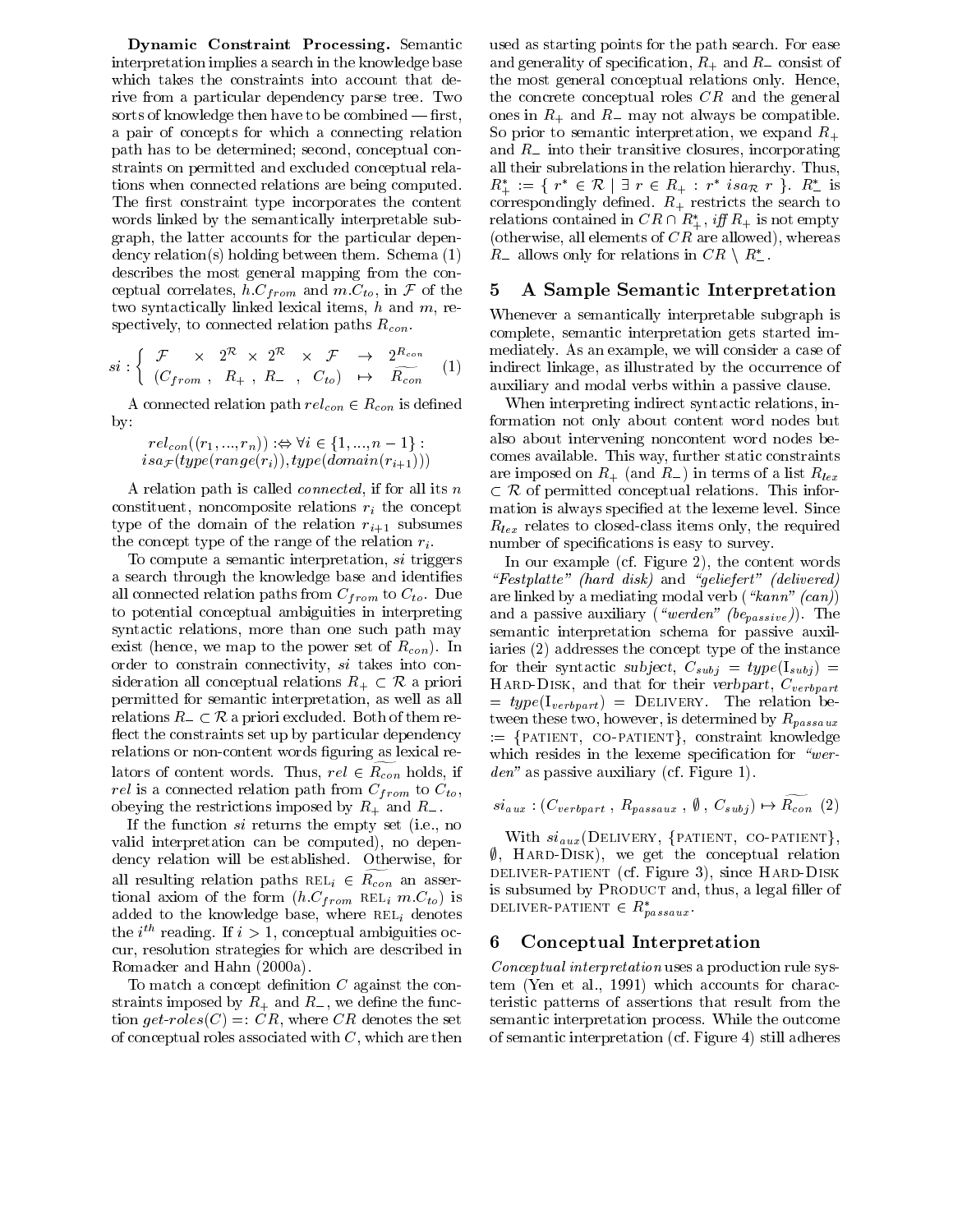to the surface form of the parsed sentence, conceptual interpretation abstracts away from these surface phenomena and creates a `normalized', canonical conceptual representation of the input, as needed, e.g., for uniformly querying the knowledge base.

As an example of such inferences consider Figure 5, with the DELIVERS relation linking TRANSTEC.9, a hardware supplier, and HARD-DISK.2. By computing a conceptual relation representing the underlying ACTION TRANSTEC. 9 and HARD-DISK. 2 are integrated in a normalized concept graph. Note that the corresponding lexical items, " $Transfer$ " and " $Festplate"$  (hard disk), are not linked via a mediated syntactic relation in Figure 2. Hence, we may clearly discern semantic interpretation, which operates on single semantically interpretable subgraphs only, from conceptual interpretation, where the inference-based interpretation of relationships among *different* subgraphs comes into play.

An independent level for conceptual interpretation also became a necessity due to analytic considerations. Often the local constraints for conceptual roles of ACTION, STATE, or EVENT concepts cannot be formulated restrictive enough for the semantic interpretation process. For example, the conceptual correlate of the verb " $possess$ " does not impose any restriction on its PATIENT role (linked to the *subject* dependency relation in a semantically interpretable subgraph). Rather, restrictions apply to properly *relating* the filler of the PATIENT slot with that of the CO-PATIENT slot *(dirobject* at the dependency level). Conceptual interpretation rules are a means to further constrain these `context-sensitive' aspects of the interpretation process.

Since verbs play a prominent role in dependency grammars, the production rule system for conceptual interpretation is based upon the conceptual correlates of verbs (henceforth verb concepts) in the knowledge base. Different views are defined for verb concepts by using three abstraction dimensions.

First, verb concepts are classified, according to the set of thematic roles they supply, as Action, STATE or PROCESS. DELIVERY, e.g., is assigned to ACTION, since both AGENT and PATIENT form part of the concept denition (cf. Figure 3, right box).

The second level of abstraction consists of categorizations which reflect a common core meaning. The upmost conceptual node in this hierarchy is  $CATE$ gory. Delivery, e.g., is considered as a concept which represents the ACTION of transfering a GOOD



Figure 5: A Sample Conceptual Interpretation of the Dependency Graph from Figure 2

to a customer. All verb concepts belonging to this category are subsumed by the corresponding concept CAT-Transfer-Good. (We here make use of multiple inheritance mechanisms.)

Finally, every verb concept is linked to some VERB-MODEL. DELIVERY or any other verb concept of the CAT-Transfer-Good category is a constituent phase of the BUY-AND-SELL-MODEL. To generalize appropriately from individual verbs, verb categories were extracted from our text corpora that further refine a large-scale taxonomy for German verbs (Ballmer and Brennenstuhl, 1986). In this work, a total of about 20,000 verbs were subsumed by 700 categories to reflect a semantic generalization in terms of a hierarchy of verb categories.

The production rules for conceptual interpretation operate on this categorial hierarchy. Every verb concept in the hierarchy is a subconcept of exactly one category in the knowledge base. Whenever the preconditions of an interpretation rule are fulfilled, a conceptual interpretation is computed.

Conceptual and semantic interpretation depend on each other, since the basic interpretation schema (cf. expression  $(1)$  in Section 4) is supplied with actual parameters from production rules. We therefore may define another specialization of the basic interpretation schema for conceptual interpretation  $si_{conc.}$  In particular, path searches are triggered that are restricted by a positive list rendered by the applicable production rule.

For our sample sentence (cf. Figures 2 and 4), the conceptual correlate for the verb "delivers" (DE-LIVERY) is a subconcept of ACTION. Additionally, DELIVERY is a subconcept of the category CAT-Transfer-Good (cf. Figure 3). The corresponding conceptual interpretation rule is given in Figure 6.Whenever an instance of the category CAT-Transfer-Good is encountered and both its AGENT and PATIENT roles are filled, relation paths are computed from the types of the two instances involved, <sup>a</sup> and p, respectively. For each relation found by the search algorithm  $(REL$  in Figure 6), a corresponding assertion is added to the knowledge base (TELL in Figure 6). In the example, the interpretation schema is instantiated with the 4-tuple  $(COMPANY, {TRANSFERS-GOOD}, \{\}, HARD-DISK)$ resulting in the computation of  $\{DELIVERS\}$  as the proper relation link (cf. Figure 5), since it is a subrelation of TRANSFERS-GOOD.

| EXISTS $v, a, p$ :                                                       |  |
|--------------------------------------------------------------------------|--|
| $v$ : CAT-TRANSFER-GOOD $\Box$                                           |  |
| v AGENT $a \sqcap v$ PATIENT $p \implies$                                |  |
| IF $si_{conc}$ (type(a), {TRANSFERS-GOOD}, {}, type(p)) $\neq \emptyset$ |  |
| <b>THEN</b>                                                              |  |
| REL := $si_{conc} (type(a), {TransFERS-GOOD}, {}, {ype(p)})$             |  |
| TELL <i>a</i> REL <i>p</i> FORALL REL $\in$ REL                          |  |

Figure 6: Sample Conceptual Interpretation Rule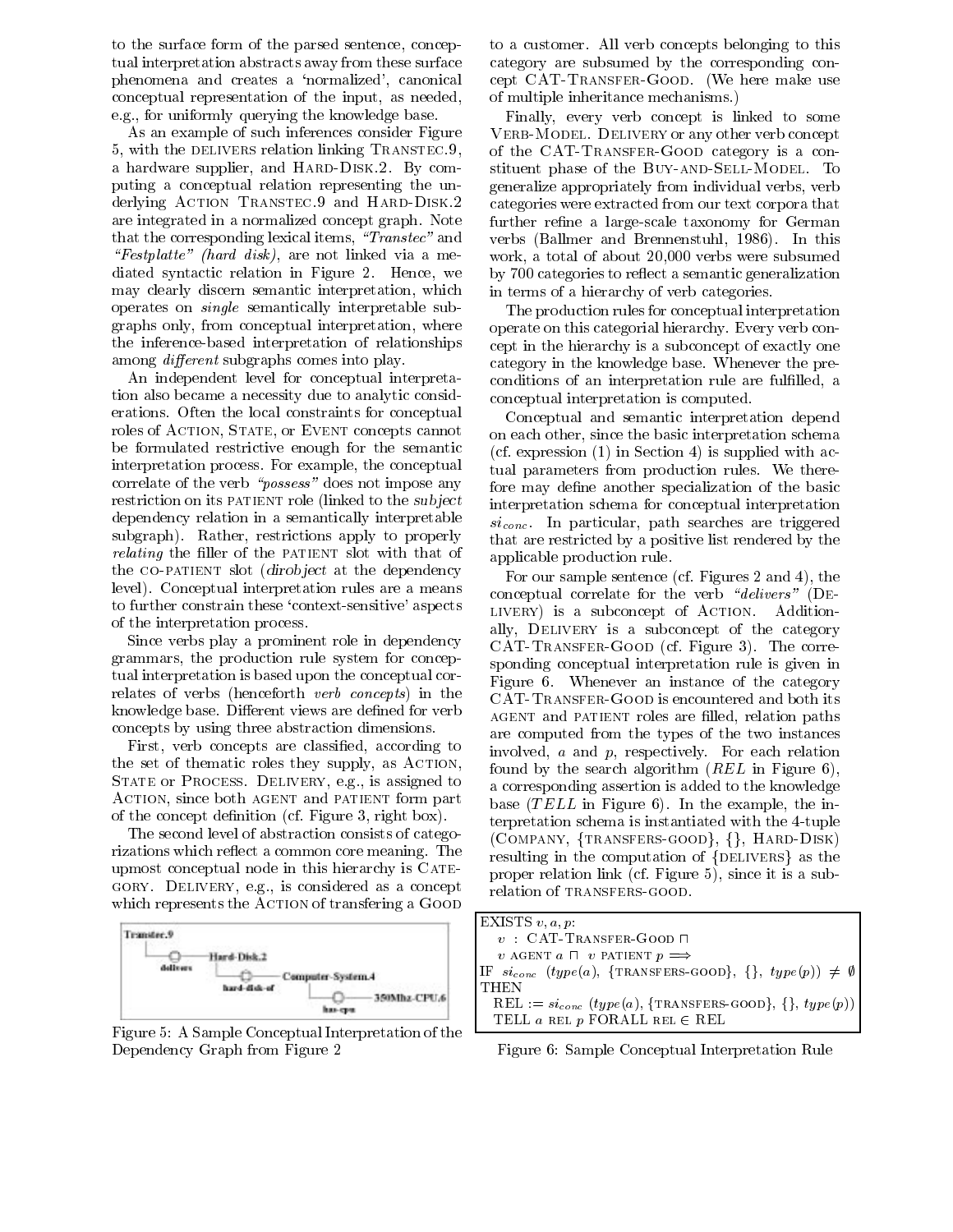#### 7 Evaluation

We evaluated this approach to semantic interpretation on a random selection of 54 texts (comprising 18,500 words) from two text corpora, viz. consumer product test reports and medical finding reports. For evaluation purposes, we concentrated on the interpretation of genitives (as an instance of direct linkage) and on the interpretation of periphrastic verbal complexes, i.e., passive, temporal and modal constructions (as instances of indirect linkage).

The underlying ontology consists of an upper generic part (containing about 1,500 concepts and relations) and domain-specic extensions relating to information technology  $(IT)$  and  $(parts\ of)$  anatomical medicine (MED). Each of these two domain models adds about 1,400 concepts and relations to the upper model. Corresponding lexeme entries in the lexicon provide linkages to the entire ontology.

We considered a total of 247 genitives in the sample. Recall was higher for medical texts (57%) than for IT documents (31%), though, in general, rather low. However, precision peaked at 97% and 94% for medical and IT texts, respectively. The number of syntactic constructions with modal verbs or auxiliaries amout to 292 examples. Compared to genitives, we obtained a slightly more favorable recall for both domains  $-66\%$  for MED, 40% for IT  $-$ , while precision dropped slightly to 95% and 85% for medical and IT documents, respectively.4

As with any such evaluation, idiosyncrasies of the coverage of the knowledge bases are inevitably tied with the results and, thus, put limits on too farreaching generalizations. However, our data reflect the intention to submit a knowledge-intensive text understander to a realistic, i.e., conceptually unconstrained and therefore "unfriendly" test environment. Judged from the figures of our recall data, there is no doubt, whatsoever, that conceptual cov erage of the domain constitutes the bottleneck for any knowledge-based approach to NLP.5 Sublanguage differences are also mirrored systematically in these data, since medical texts adhere more closely to well-established concept taxonomies and writing standards than magazine articles in the IT domain, whose rhetorical styles vary to a larger degree.

# 8 Related Work

The standard way of deriving a semantic interpretation for constituency-based grammars is to assign each syntactic rule one or more semantic interpretation rules (e.g., van Eijck and Moore (1992)), and to

determine the meaning of the syntactic head from its constituents. This approach has also been adopted in the few explicit attempts at incorporating semantic interpretation into a dependency grammar frame work (Milward, 1992; Lombardo et al., 1998). There are no constraints on how to design and organize this rule set despite those that are implied by the choice of the semantic theory. In particular, abstraction mechanisms (going beyond the level of sortal taxonomies for semantic labels, cf., e.g., Creary and Pollard (1985)), such as property inheritance, defaults, are lacking. Accordingly, the number of rules increases rapidly and easily reaches orders of several hundreds in a real-world setting (Bean et al., 1998). As an alternative, we provide a small set of generic semantic interpretation schemata (by the order of 10) and conceptual interpretation rules (by the order of 30 for 200 verb concepts) instead of assigning *specific* interpretation rules to each grammar item (in our case, single lexemes), and incorporate inheritance-based abstraction in the use of these schemata during the interpretation process in the knowledge base. We clearly want to point out that while this rule system covers a wide variety of standard syntactic constructions (such as genitives, prepositional phrases, various tense and modal forms), it currently does not account for quantificational issues (like scope ambiguities) for which entirely logic-based approach (Charniak and Goldman, 1988; Moore, 1989; Pereira and Pollack, 1991) provide quite sophisticated solutions.

Sondheimer et al. (1984) and Hirst (1988) treat semantic interpretation as a direct mapping from syntactic to conceptual representations. They also share with us the representation of domain knowledge using Kl-One-style terminological languages, and, hence, they make heavy use of property inheritance (or typing) mechanisms. The main difference to our approach lies in the status of the semantic rules. Sondheimer et al. (1984) attach single interpretation rules to each *role (filler)* and, hence, have to provide utterly detailed specifications reflecting the idiosyncrasies of each semantically relevant (role) attachment. Property inheritance comes only into play when the selection of alternative semantic rules is constrained to the one(s) inherited from the most specific case frame. In a similar way, Hirst (1988) uses strong typing at the conceptual object level only, while we use it simultaneously at the grammar and the domain knowledge level for the processing of semantic schemata.

# 9 Conclusions

We introduced an approach to the design of compact, yet highly expressive semantic interpretation schemata. They derive their power from two sources. First, the organization of grammar and domain

<sup>&</sup>lt;sup>4</sup>A more detailed presentation of this evaluation study is given in Romacker and Hahn (2000b).

<sup>&</sup>lt;sup>5</sup> For the medical domain at least, we are currently actively pursuing research on the semiautomatic creation of large-scale ontologies from weak knowledge sources, viz. medical terminologies; cf. Schulz and Hahn (2000).